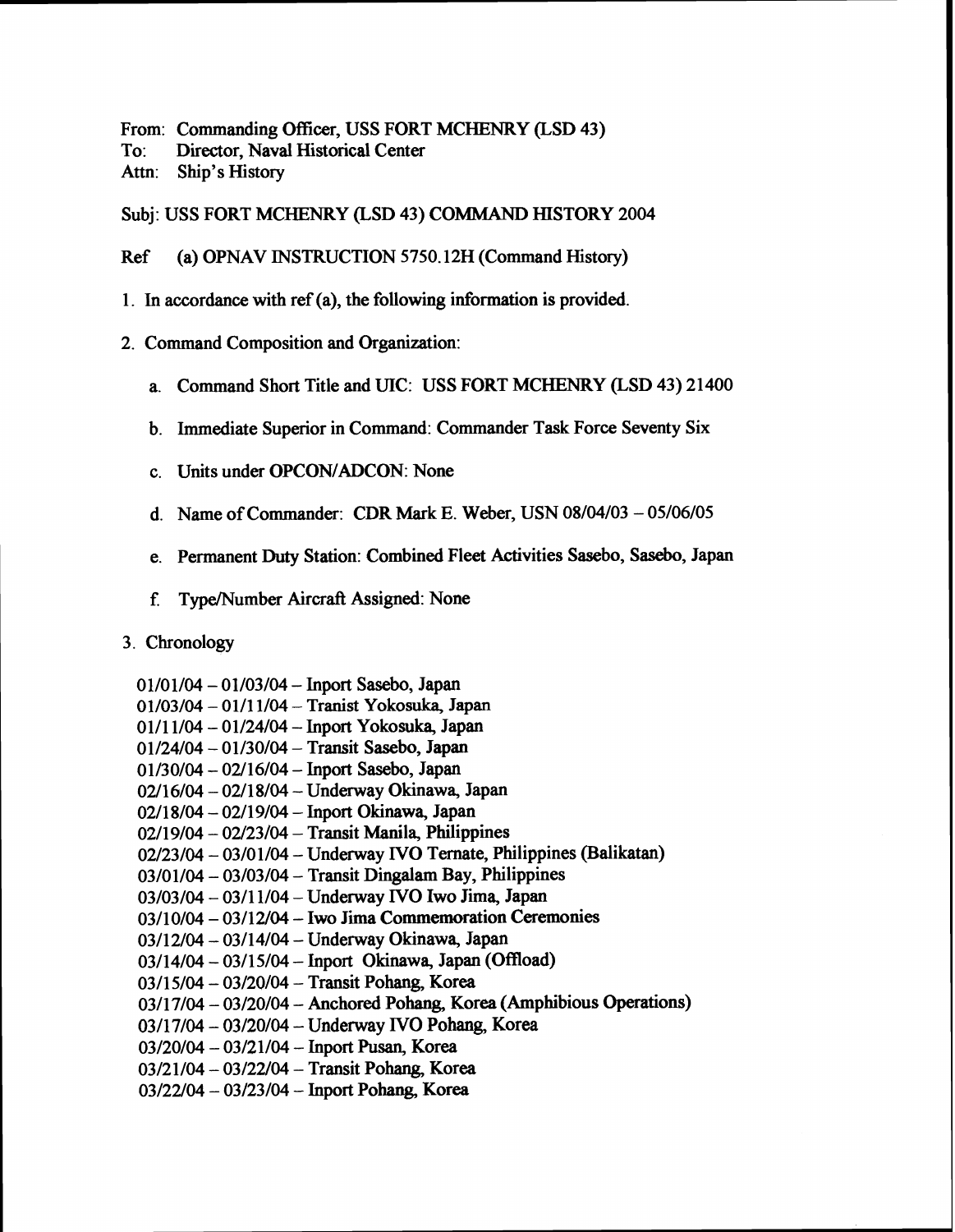$03/23/04 - 03/29/04 -$ Transit Pohang, Korea 03/29/04 - 04/03/04 - Transit Okinawa, Japan 04/03/04 - 04/05/04 - Inport Okinawa, Japan 04/05/04 - 04/09/04 - Transit Sasebo, Japan 04/09/04 - 05/14/04 - Inport Sasebo, Japan<br>05/14/04 Underway IVO Saseb Underway IVO Sasebo, Japan 05/14/04 - 05/19/04 - Inport Sasebo, Japan<br>05/19/04 Transit to Anchorage Transit to Anchorage Sasebo, Japan Harbor 05/19/04 - 05/20/04 - Anchored Sasebo, Japan Harbor<br>05/20/04 - Transit Sasebo, Japan Transit Sasebo, Japan 05/20/04 - 05/22/04 - Inport Sasebo. Japan 05/22/04 - 05/24/04 - Transit Okinawa, Japan 05/24/04 Inport Okinawa, Japan  $05/24/04 - 05/31/04 -$  Transit Singapore  $05/31/04 - 06/06/04 -$  Inport Singapore 06/06/04 - 06/10/04 - Underway IVO Singapore  $06/10/04 - 06/19/04 -$  Inport Singapore 06/19/04 - 06/21/04 - Transit Brunei 0612 1/04 - 06/23/04 - Inport Brunei 06/23/04 - 06/24/04 - Underway IVO Brunei 06/24/04 - 06/27/04 - Inport Brunei 06/27/04 - 06/30/04 - Transit Thailand 06/30/04 - 07/06/04 - Inport Thailand 07/06/04 - 07/08/04 - Underway IVO Thailand  $07/08/04 - 07/10/04 -$  Inport Thailand 07/10/04 - 07/11/04 - Transit Malaysia  $07/11/04 - 07/18/04 -$  Inport Malaysia 07/18/04 - 07/20/04 - Underway IVO Malaysia  $07/20/04 - 07/23/04 -$  Anchored Malaysia  $07/23/04 - 07/27/04 -$  Transit Subic Bay, Philippines  $07/27/04 - 08/01/04 -$  Inport Subic Bay, Philippines 08/01/04 - 08/04/04 - Underway IVO Ternate, Philippines  $08/05/04 - 08/06/04 -$  Inport Subic Bay, Philippines  $08/06/04 - 08/10/04 -$  Transit Pallah 08/10/04 - 08/13/04 - Transit Okinawa, Japan 08/13/04 - 08/16/04 - Inport Okinawa, Japan 08/16/04 - 08/17/04 - Transit Sasebo, Japan 0811 7/04 - 0811 8/04 - Anchored **Sasebo,** Japan Harbor  $08/18/04 - 12/06/04 -$  Inport Sasebo, Japan  $12/06/04 - 12/17/04 -$  Transit Subic Bay 1211 7/04 - 12/18/04 - Inport Subic Bay 1211 8/04 - 12/20/04 - Transit Okinawa, Japan  $12/20/04 - 12/21/04 -$  Inport Okinawa, Japan 1212 1/04 - 12/22/04 - Tranist Sasebo, Japan  $12/22/04 - 12/31/04 -$  Inport Sasebo, Japan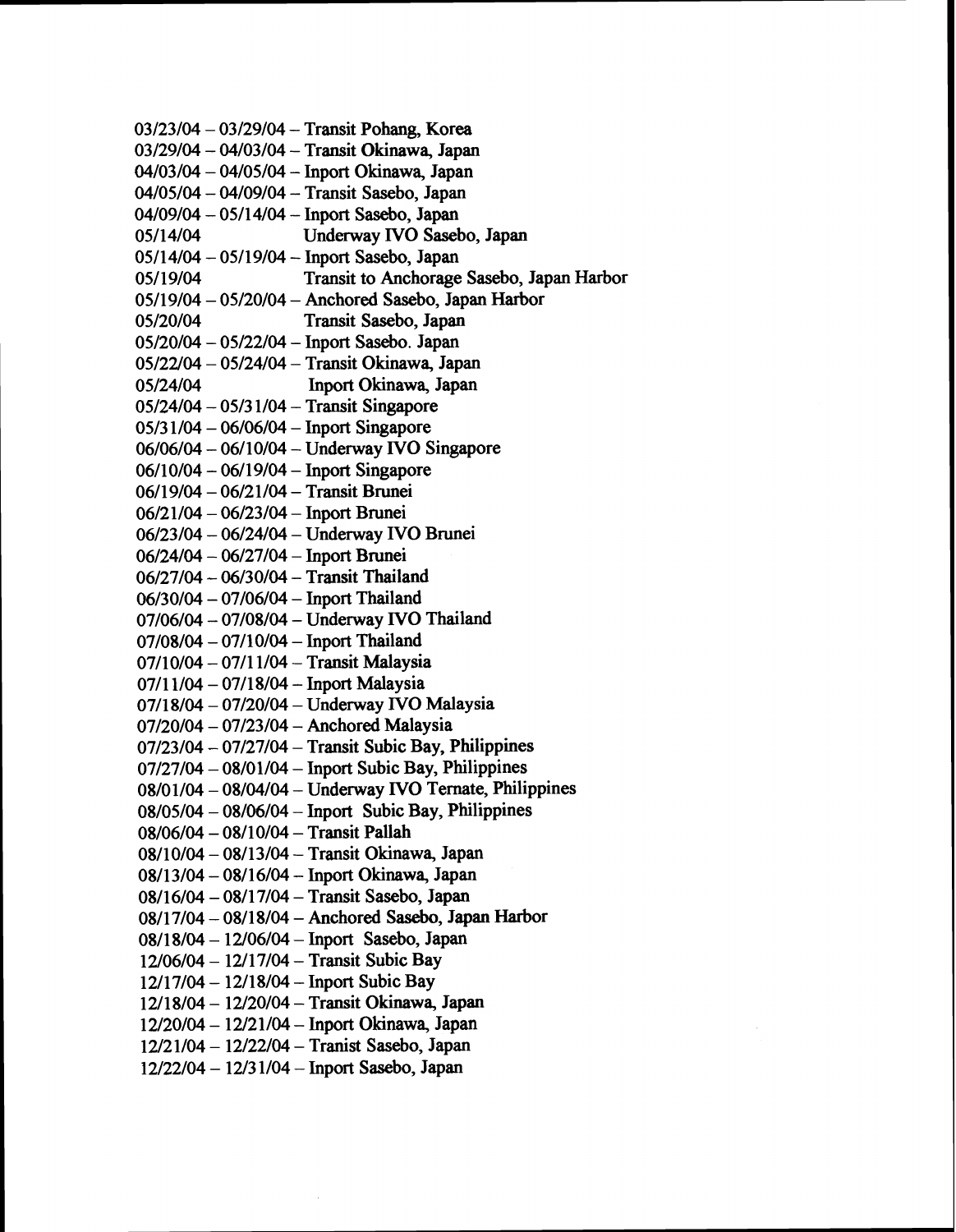## 4. Narrative

After a holiday upkeep period that lasted into late December, FORT MCHENRY headed northbound en route to Yokosuka, Japan for her annual Training Availability **(TRAV)** visit. The new year saw training **as** the only means of keeping the ship always ready at a moments notice. Two weeks of Damage Control and Firefighting training in Yokosuka, Japan proved beneficial in January.

The training cycle kept the crew busy throughout the beginning of the year. FORT MCHENRY conducted the Underway Demonstration 08 Jan 2004. The crew completed Tailored Ship's Training Availability (TSTA) 09-13 Feb 2004 and Final Evaluation **Problem (FEP) 16-18 Feb 2004.** 

Meanwhile, the ship made arrangements to participate in the Exercise Balikatan 2004. The Balikatan brief was conducted 18 Feb 2004 in Okinawa, Japan. Exercise Balikatan 2004 is an annual exercise that rum through March 7,2004 and is designed to improve combined planning, combat readiness and interoperability of the U.S. and Republic of the Philippines military forces. The Bi-lateral exercise between the US and the Philippians successfully strengthened the fighting bond between the two countries.

Upon completion of her involvement with Balikatan 2004 in early March, FORT MCHENRY transited to Iwo Jima to participate in the Iwo Jima Commemoration Ceremonies. Nearly 60 years ago an American landing force of over 1 10,000 Marines stormed the beaches of volcanic Iwo Jima in what would result in a 36-day struggle to gain control of the island ffom the Japanese. Nearly all of the Japanese defenders and  $25,000$  Americans were killed or wounded there. From  $10 - 12$  Mar 2004, the forward deployed Sailors and Marines of the 31<sup>st</sup> Marine Expeditionary Unit revisited the island with veterans to pay tribute in the 59<sup>th</sup> Commemoration of the battle. The visits and ceremonies at Iwo Jima brought a new sense of understanding to the Sailors of FORT MCHENRY and Marines with the 3 1"' **MEU.** 

Immediately following the Commemoration in Iwo Jima, FORT MCHENRY and her crew offloaded in Okinawa before **headihg** off to Korea in support of Reception, **Staging,**  Onward Movement, and Integration (RSOI) and Foal Eagle. 21 -28 Mar 2004 saw the efforts of exercises RSOI and Foal Eagle, where Republic of Korea and U. S. Forces on board FORT MCHENRY took part in annual combined training exercises. The exercises enhanced the training opportunities designed to help teach, coach, and mentor service members while exercising the senior leaders' decision-making capabilities. Enhancing combat readiness, the exercises demonstrated the U. S. 's commitment to the U. S. and Korean alliance, as well **as** exercising the ability to defend the Republic of Korea against external aggression. The overall mission built interoperability between the Korean and the U. S. Forces specifically in such areas as amphibious planning and operations, naval surface and sub-surface operations, mine-warfare, and air operations.

But training didn't stop there. FORT MCHENRY headed to Okinawa, Japan in order to offer her support of the 31<sup>st</sup> Marine Expeditionary Unit (MEU) and the 31<sup>st</sup> MEU Support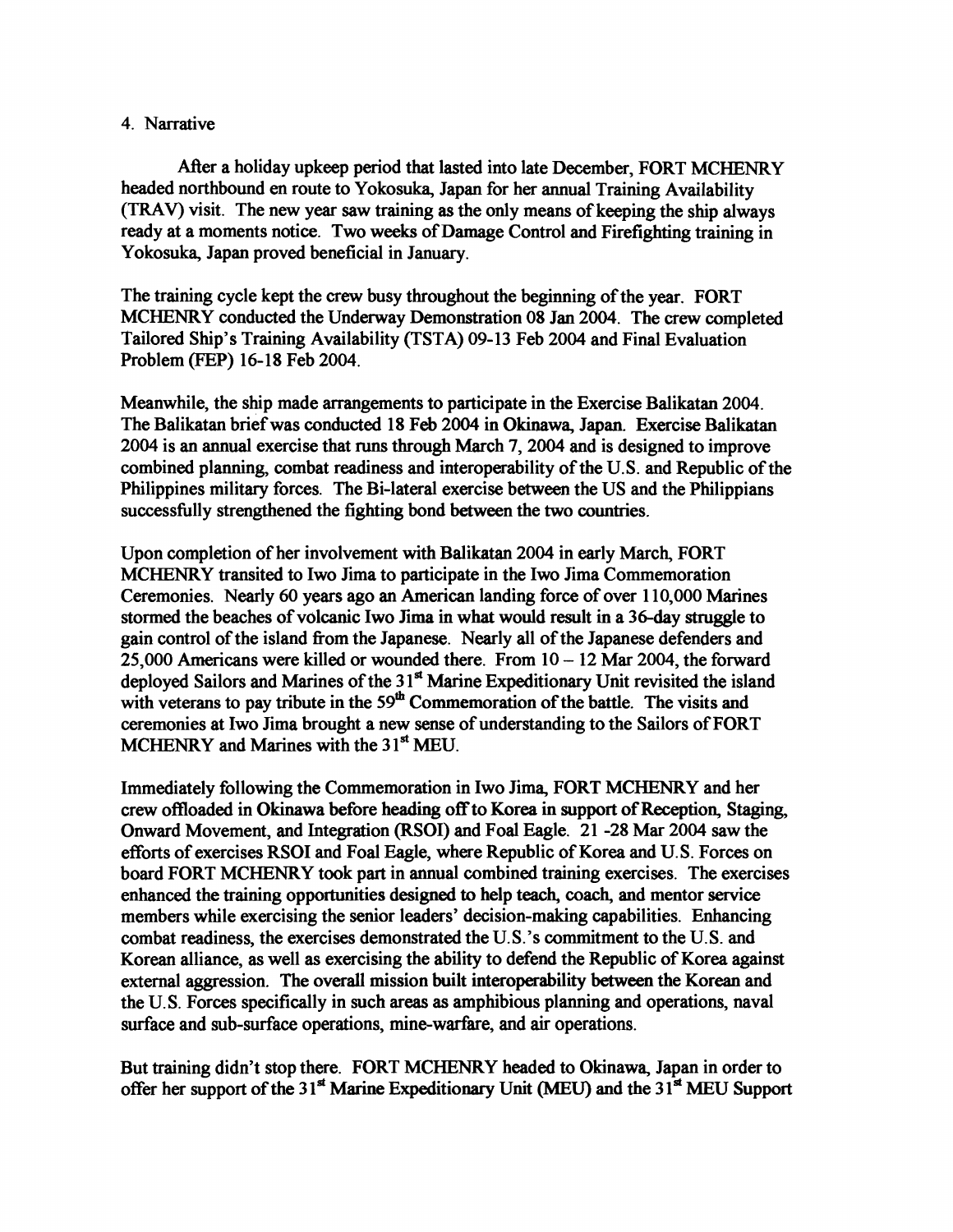Group (MSSG). FORT MCHENRY supported the MEU from 29 Mar 2004 - 02 Apr 2004 while conducting Special Operations Exercise (SOCEX). The **3 1** st Marine Expeditionary Unit **(MEU)** trained for seven days off the **coast** of Okinawa, Japan to better their tactical training skills. The exercise known **as** SOCEX is a certification exercise that a **MEU** has to certify in order to be Special Operations qualified. Based off the coast of Okinawa, SOCEX was a simulation that depicted a terrorist threat on the Philippines. As part of the simulation, a fill raid brief was given. Special Operations training involved Tactical Recovery of Aircraft and Personnel **(TRAP)** and fast roping, a method of quickly disembarking a Helo via a rope dropped fiom the **aircraft.** 

Upon completion of SOCEX, FORT MCHENRY conducted Afloat Specialty Training (AST) exercises in April. The exercises certified the ship to officially conduct Amphibious Warfare **(AMW)** operations. The deck crew demonstrated their interoperability with Landing Craft Air Cushions (LCAC), Lighter, Amphibious, Resupply, Cargo (LARC), Landing Craft, Utility **(LCU),** and the Amphibious Assault Vehicles (AAV). Additionally, the deck crew demonstrated their ability to lower and hoist the small boats.

When FORT MCHENRY returned to her home port of Sasebo, Japan, the crew got a well deserved two month break fiom military life to take a little leave, head off to school, or do a little Force Protection training with the Sasebo branch of the Afloat Training Group (ATG).

When the crew was well rested, FORT MCHENRY departed in mid-May for three months to participate in what is known **as** Cooperation Afloat Readiness and Training (CARAT) 2004. CARAT is an annual series of bilateral military exercises between the United States and various Southeast Asia nations. The individual exercise phases generally focus on exercises with participating nations' sea services. The purpose of the exercise series was to improve military readiness and interoperability with each CARAT partner in a variety of mission areas of mutual benefit. Participants included Thailand, Singapore, Malaysia, Brunei, the Philippines. FORT MCHENRY conducted exercises with all of the countries and spent a port visit at each. Medical, dental, veterinary, and engineering civic action projects were also conducted there. Sailors participated in a variety of community service projects during each phase of the exercise. In Singapore, for example, FORT MCHENRY Sailors volunteered their efforts and time at the Singapore Children's Society. Sailors also refhbished school classrooms and shared fin and time at various orphanages.

FORT MCHENRY offloaded in Okinawa, Japan **13** -16 Aug **2004** before returning home to Sasebo, Japan 17 Aug 2004. In Sasebo, the ship was placed under the scrutiny of a three-month long face lift during the Selected Restricted Availability (SRA). Meanwhile, crewmembers moved to one of the various berthing barges. The SRA lasted fiom 25 Aug <sup>04</sup>- 10 Nov 04. Specific maintenance included repairs to the Main Propulsion Diesel Engines (MPDE), overhauls and inspections of the Ship Service Diesel Generators (SSDG), pneumatic work on the Close-In Weapon System (CIWS), the offload of Rolling